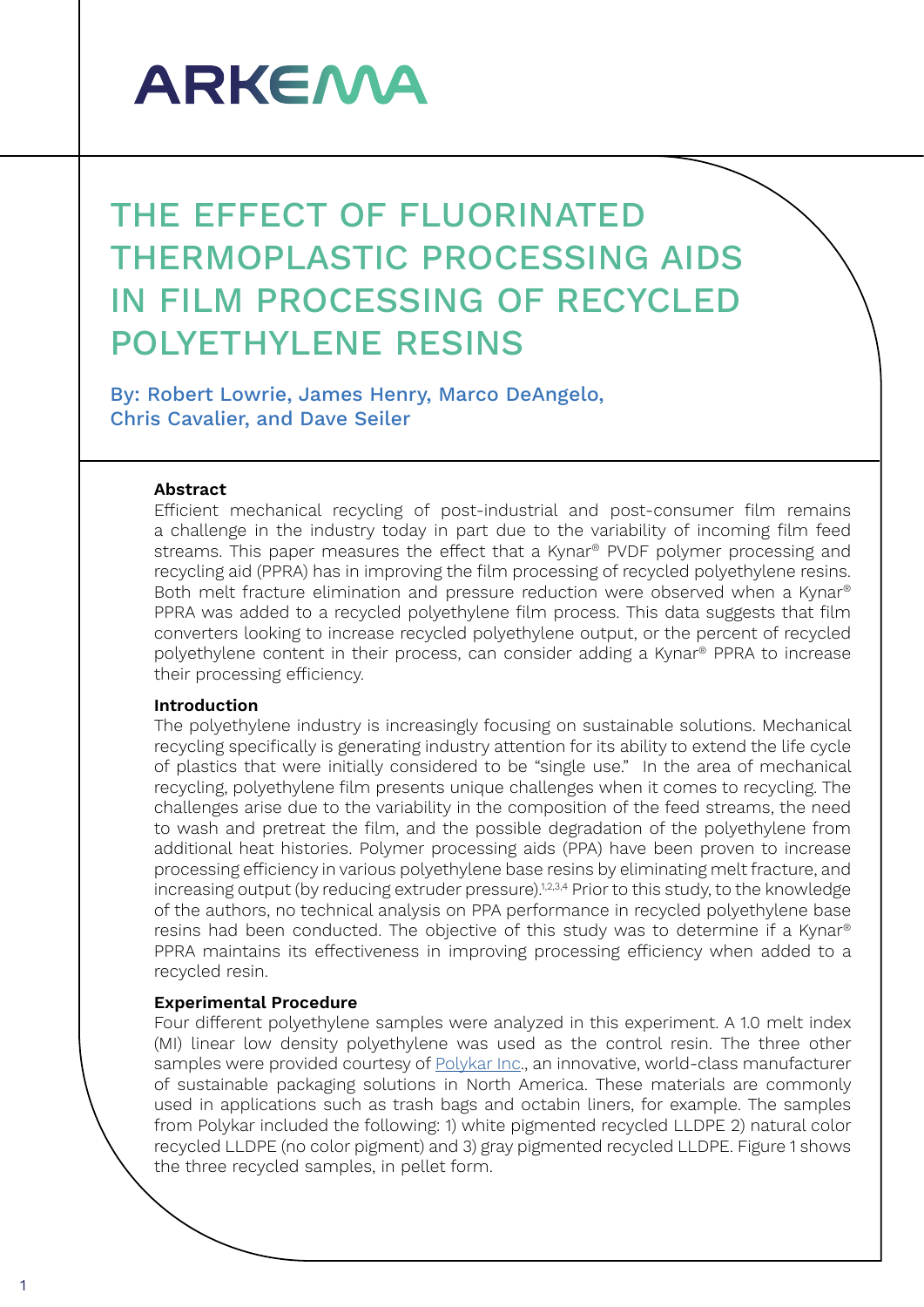The four samples were first analyzed using a parallel plate rheometer, Fourier Transform Infrared (FTIR), and thermogravimetric analysis (TGA). The parallel plate rheometer provides curves of melt viscosity as a function of shear rate. FTIR was used to identify the components present in each recycled LLDPE product. The TGA was also used to identify components in the recycled resins by measuring weight loss as a function of temperature. Different components present in the resins can affect the thermal stability of these resins, and these variations can be detected by TGA.



Figure 1. Three recycled polyethylene resin samples provided by Polykar from left to right: white, natural, gray.

The second part of the study that was conducted on the four samples was to measure the processing efficiency with the addition of a Kynar® PPRA. Previous technical work has shown that Kynar® PPRA



Figure 2. The flat die extruder used for the melt fracture elimination and melt pressure reduction studies.

performance on a lab scale, flat die extruder can be correlated to the expected results on an industrial scale, blown film line.<sup>5</sup> The four samples were run on a 1¼inch Davis Standard extruder with a 50 mm flat die at a range of temperatures from 155°C  $-$  170°C, and a shear rate ranging from  $300s^{-1}$  –  $500s^{-1}$ . Figure 2 summarizes the flat die experimental setup. The melt pressure was recorded, and pictures of the film extrudate were taken throughout the experiment. Once each sample reached steady state, a Kynar Flex® 5301 PPRA masterbatch (using a LLDPE carrier resin) was added to the process. A timer was started once the PPRA was added, and the evolution of the film surface over time was captured by camera at 5 minute intervals. The melt pressure was also recorded throughout the duration of each test. After the conclusion of the test, the extruder was emptied and purged to remove any remaining PPRA from the die wall. Then, the next sample was added to the extruder hopper.

#### **Results and Analysis**

Figure 3 shows the rheological curves for the four samples. The data suggest that while the materials have similar rheology, there is some variability within the different resins particularly at lower shear rates.

This finding supports the hypothesis that the incoming recycled feed streams present an inherent potential for some variability in the properties of the final recycled film. This hypothesis was supported by the FTIR and TGA findings. The FTIR spectrum of the white recycled sample is shown in Figure 4. The data generated from the three recycled samples are all similar, but there are some small peaks observed that are unique to each resin and may have contributed



Figure 3. Rheological curves for the four experimental samples.

to the presence of certain additives based on the source of the feed stream. The analytical techniques conducted on the three recycled resins supported the idea that mechanical recycling introduces inherent variability due to the nature of different feed streams.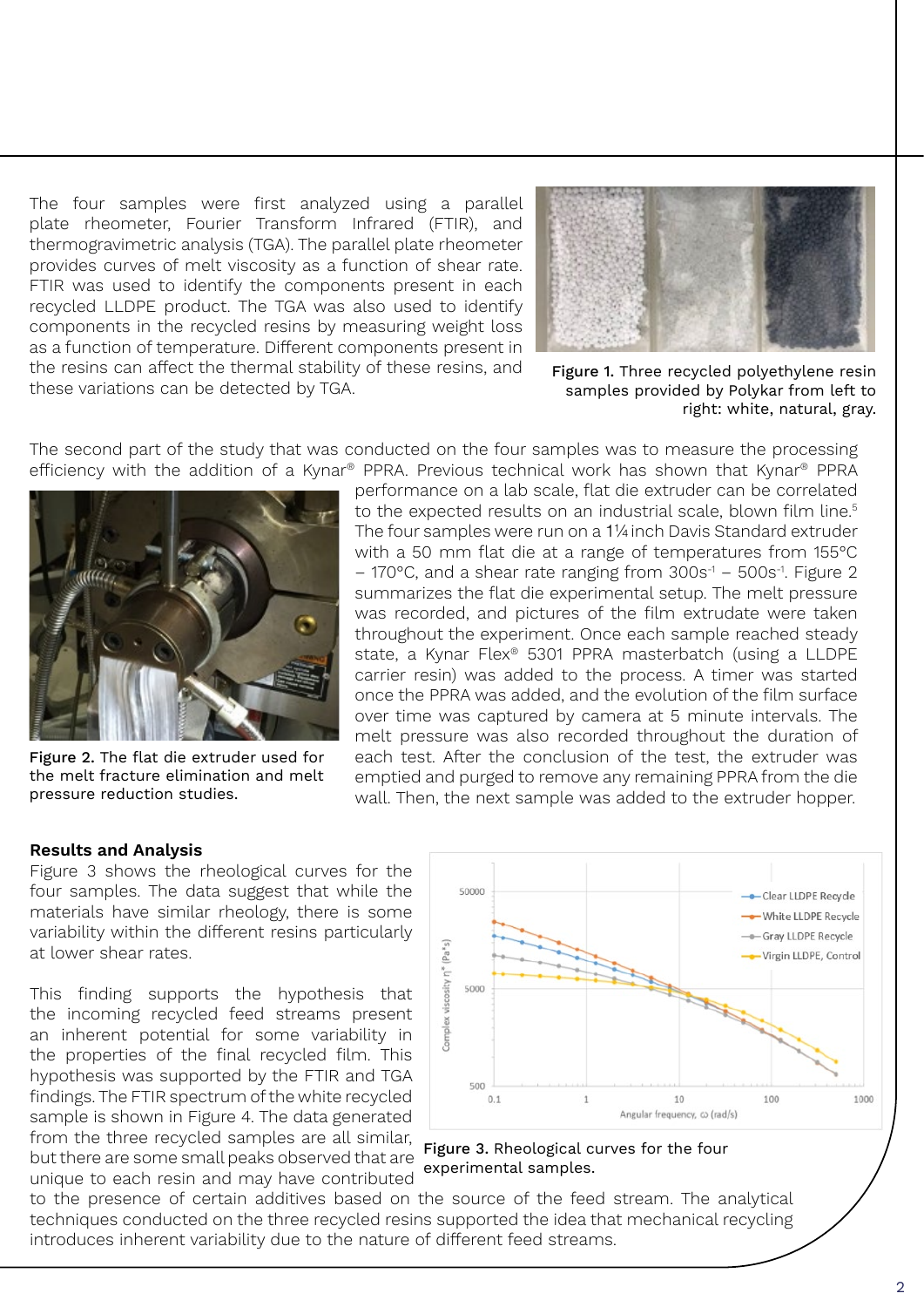The melt fracture elimination curves of the three recycled resins are shown in the graph in Figure 5. Pictures at the beginning and the end of each sample test are located in Figures 6, 7, and 8. The white recycled resin with the addition of Kynar® PPRA showed the fastest time to melt fracture elimination, eliminating melt flow instability and creating a higher gloss surface in about 10 minutes. The natural recycled sample with the addition of Kynar® PPRA showed an elimination of melt fracture in about 15 minutes, and it also showed reduced die build-up collecting at the extruder die lip. With the addition of the Kynar® PPRA, the natural recycle sample film's surface was visibly smoother after 15 minutes than at the beginning of the test. The final, gray recycle sample containing Kynar® PPRA eliminated melt fracture in a linear fashion, achieving a smoother, glossier surface in around 30 minutes. The different recycled streams each took a different amount of time to eliminate melt fracture, but for each sample, elimination of melt fracture was achieved with the addition of Kynar® PPRA. One hypothesis to explain the different times required for melt fracture elimination can be attributed to the different additives that are present in each resin. Different recycled feed streams may contain certain additives, or higher concentrations of additives, which can interact differently with the performance of the PPRA.



Figure 4. The FTIR spectrum of the white recycled resin. Blue arrows indicate areas of slight variability between the three recycled resin samples.



Figure 5. The melt fracture elimination curves of the three recycled samples.



Figure 6 (A) The white recycled resin (left) before the addition of Kynar® PPRA and (right) 10 minutes after the addition of Kynar® PPRA. (B) The melt fracture elimination curve of the white recycled resin.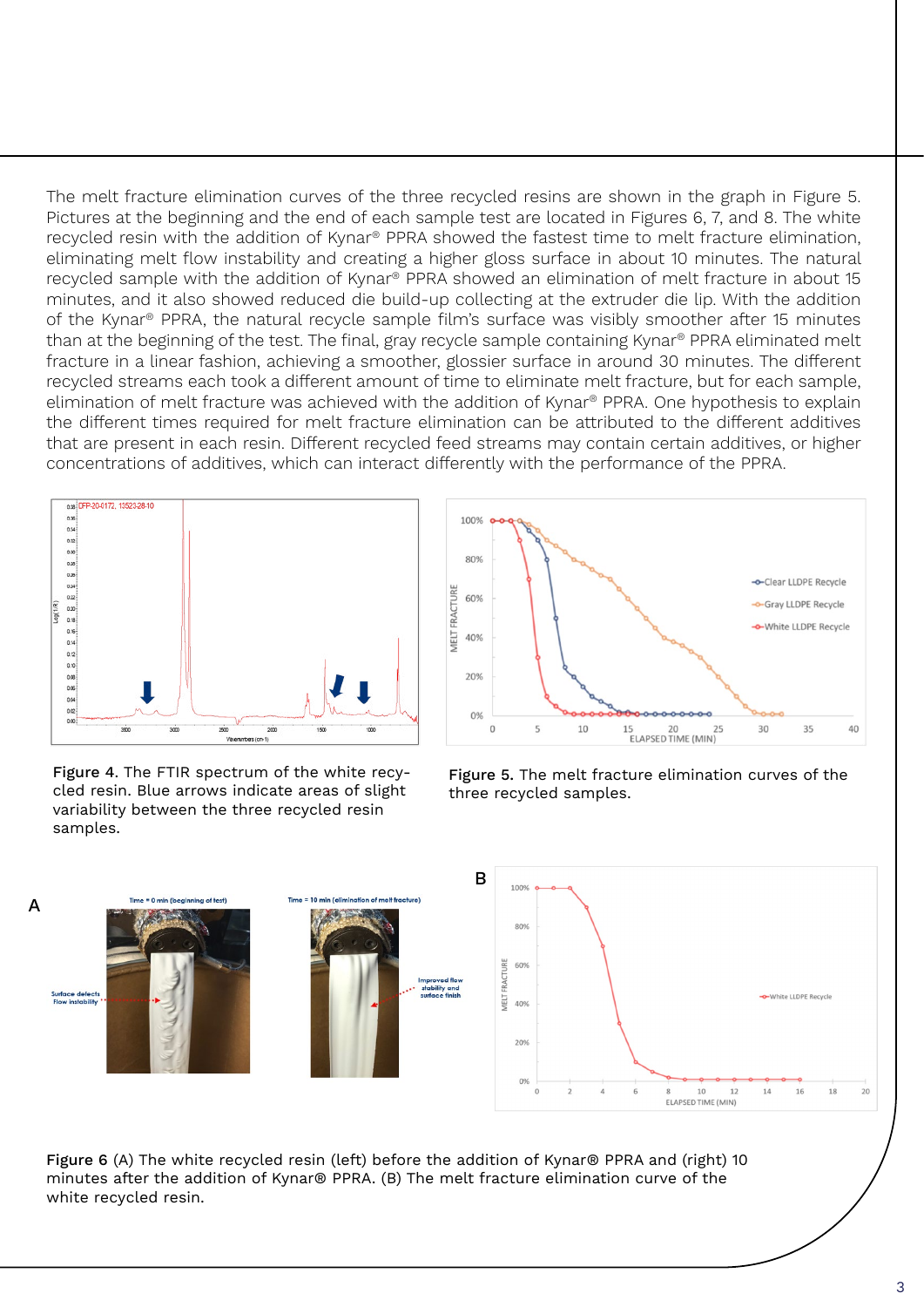

Figure 7 (A) The natural colored recycled resin (left) before the addition of Kynar® PPRA and (right) 20 minutes after the addition of Kynar® PPRA. (B) The melt fracture elimination curve of the natural recycled resin.



Figure 8 (A) The gray pigmented recycled resin (left) before the addition of Kynar® PPRA and (right) 30 minutes after the addition of Kynar® PPRA. (B) The melt fracture elimination curve of the gray recycled resin.

Each sample also experienced a reduction in extruder pressure after the addition of Kynar Flex® 5301 PPRA. Figure 9 shows the melt pressure reduction for all three recycled samples. The natural recycled resin had the greatest pressure drop, a delta of around 400 psi from the beginning to the end of the flat die test. Each sample had a different starting pressure at the beginning of their respective test, this was likely caused by the slight variations between the sample feed streams. In the case of the natural recycled sample, after the addition of a Kynar® PPRA, a pressure drop of around 20% was observed.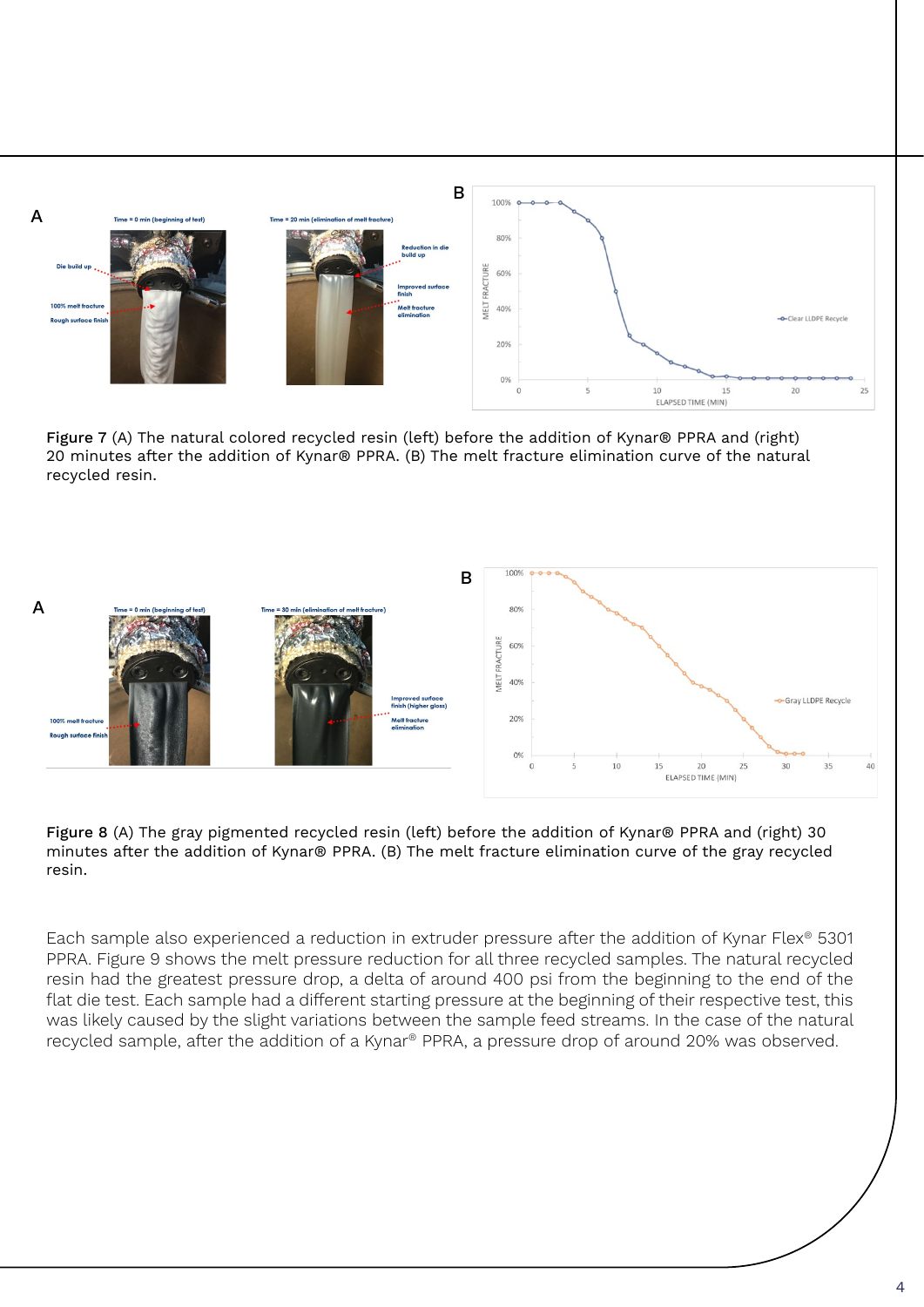The reduction in extruder pressure means a film converter who was previously restricted in production capacity due to pressure limitations on their extruder, can consider increasing their output of total product by adding a Kynar® PPRA.

Due to the variability of recycled feed streams, not all recycled resins, whether pigmented or natural, may behave in the exact same manner, as the samples tested above. The goal of this paper is not to suggest that a natural recycled resin outperforms a pigmented recycled resin (as an example) because each resin may have different additive packages and physical properties which are dependent on the recycled feed streams.



Figure 9. The melt pressure reduction curves for all three recycled resins.

# **Conclusion**

The addition of a Kynar® PPRA increased the processing efficiency of three different recycled polyethylene samples. Processing efficiency was measured by the elimination of melt fracture, and the reduction in extruder die pressure. These conclusions suggest that film converters wishing to run more recycled polyethylene content may have more processing options available to them than initially thought. Kynar® PPRAs can help increase the total output for a film converter so they can run more material on the same equipment without the need to invest in additional processing equipment. Additionally, if converters are blending recycled polyethylene content with virgin polyethylene, they can consider increasing the ratio of recycled to virgin resin, and still produce a product that meets the performance requirements of a given application.

The findings from this paper introduce several options for continued research. For example, the effect of different Kynar® PPRA grades in a given recycled base resin, the performance of a Kynar® PPRA in variable ratios of recycled to virgin polyethylene base resin content, and the impact of the number of recycled processes (heat histories) on Kynar® PPRA performance are all potential topics for further study.